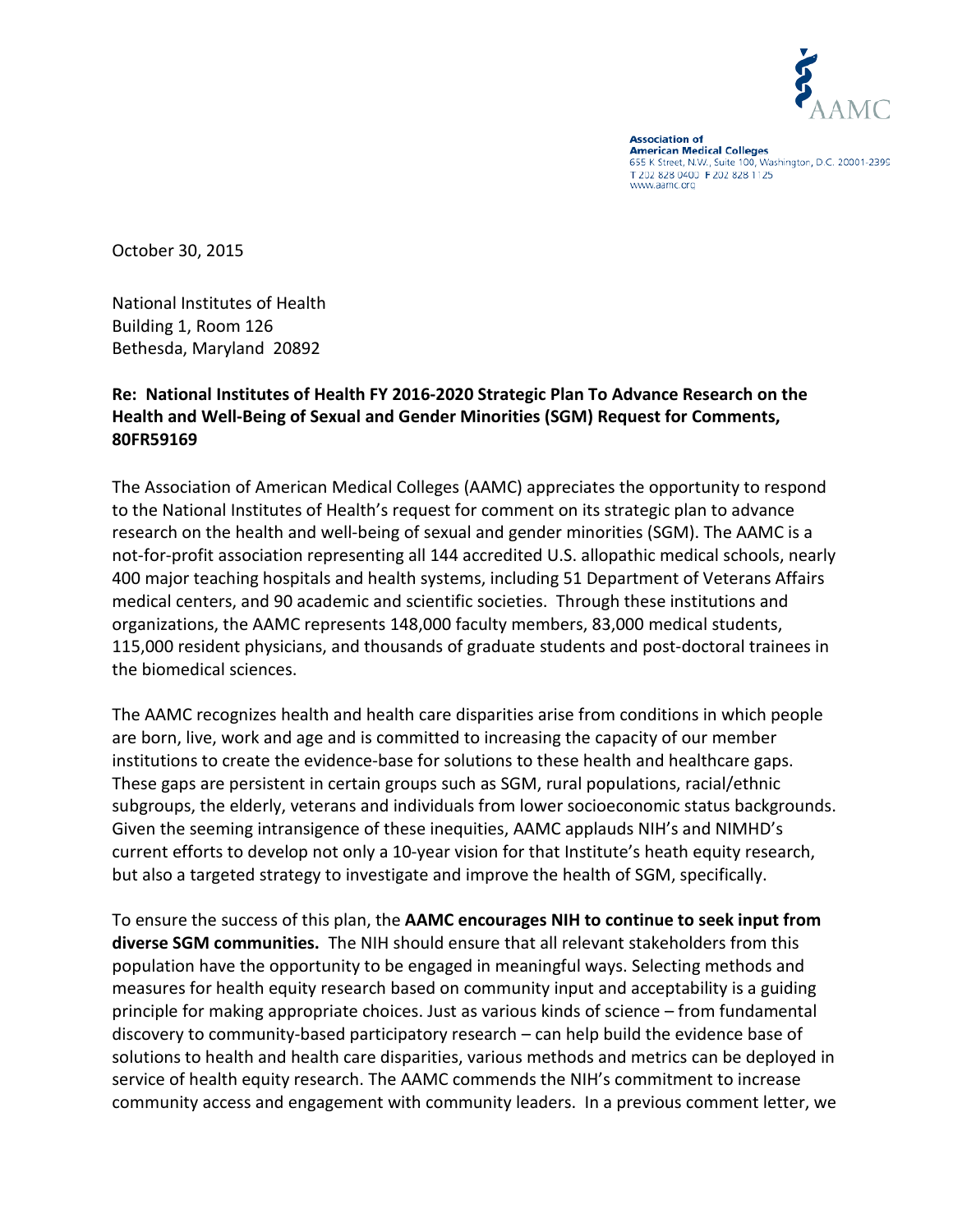80 FR 59169 October 30, 2015 Page 2

recommended the NIH strengthen its commitment by working with key LGBT organizations and advocacy groups in conjunction with the existent outreach strategies outlined by the Health and Human Services LGBT Issues Coordinating Committee.<sup>[1](#page-1-0)</sup> As the NIH continues to implement new outreach strategies, the **AAMC suggests NIH conduct robust evaluation and assessment of any new engagement efforts to determine and document their effectiveness**.

Valid measurement of sexual orientation and gender identity (SO/GI) is fundamental for health equity research aiming to improve SGM health. Despite the Office of Management and Budget (OMB) standard classification for racial and ethnic categories, and the Office of National Coordinator for Health Information Technology's (ONC) recent inclusion of patients' SO/GI data as part of the its demographics certification criterion for Meaningful Use Stage 3, SO/GI measures are not yet standardized across Federal agencies.<sup>[2](#page-1-1)</sup> Aligned with the recommendations presented in the NIH-commissioned Institute of Medicine (IOM) report, *The Health of Lesbian, Gay, Bisexual, and Transgender (LGBT) People: Building a Foundation for Better Understanding,* [3](#page-1-2) **AAMC encourages NIH to take the lead on developing and standardizing a well validated set of questions to be used in research for gathering sexual orientation and gender identity information**.

AAMC commends NIH for recognizing the importance of training researchers to be culturally sensitive to SGM-specific considerations during research design and implementation. **We recommend NIH urge researchers to develop evaluations of these efforts in order to measure important outcomes, behaviors and competencies that result from such training.** Such evaluations are paramount in light of the Agency for Healthcare Research and Quality's recent draft report that found no association between cultural competence-based interventions and decreasing health inequities.[4](#page-1-3)

A literature review completed by the IOM revealed that little is known about the specific health issues affecting SGM populations.<sup>5</sup> In 2014, AAMC and AcademyHealth released a report on trends in disparities-focused health services research (HSR). In this report we found certain groups – including SGM – were underrepresented in the disparities-focused health services research portfolio.[6](#page-1-5) In a previous comment letter to NIMHD, **AAMC urged that Institute to conduct a similar analysis of its health equity research portfolio – and health equity research** 

l

<span id="page-1-0"></span><sup>1</sup> AAMC Comment Letter, June 19, 2015, available at:

<span id="page-1-1"></span>https://www.aamc.org/download/435116/data/aamcsubmitsacommentlettertonihonpmiandcommunityengagement.pdf <sup>2</sup> 2015 Edition Health Information Technology (Health IT) Certification Criteria, 2015 Edition Base Electronic Health Record (EHR) Definition, and ONC Health IT Certification Program Modifications. Final rule. *Fed Regist.* Oct 16 2015;80(200):62601-62759. <sup>3</sup> *The Health of Lesbian, Gay, Bisexual, and Transgender People: Building a Foundation for Better Understanding*. Washington DC: National Academy of Sciences.; 2011.

<span id="page-1-3"></span><span id="page-1-2"></span><sup>4</sup> Improving Cultural Competence to Reduce Health Disparities for Priority Populations (Draft systematic review): Agency for Healthcare Research and Quality; 2015.

<span id="page-1-4"></span><sup>5</sup> *The Health of Lesbian, Gay, Bisexual, and Transgender People: Building a Foundation for Better Understanding*. Washington DC: National Academy of Sciences.; 2011.

<span id="page-1-5"></span><sup>6</sup> Alberti PM, Kanani NS, Sutton K, Johnson BH, Holve E (2014) "The State of Health Equity Research: Closing Knowledge Gaps to Address Inequities." Washington, DC: Association of American Medical Colleges.